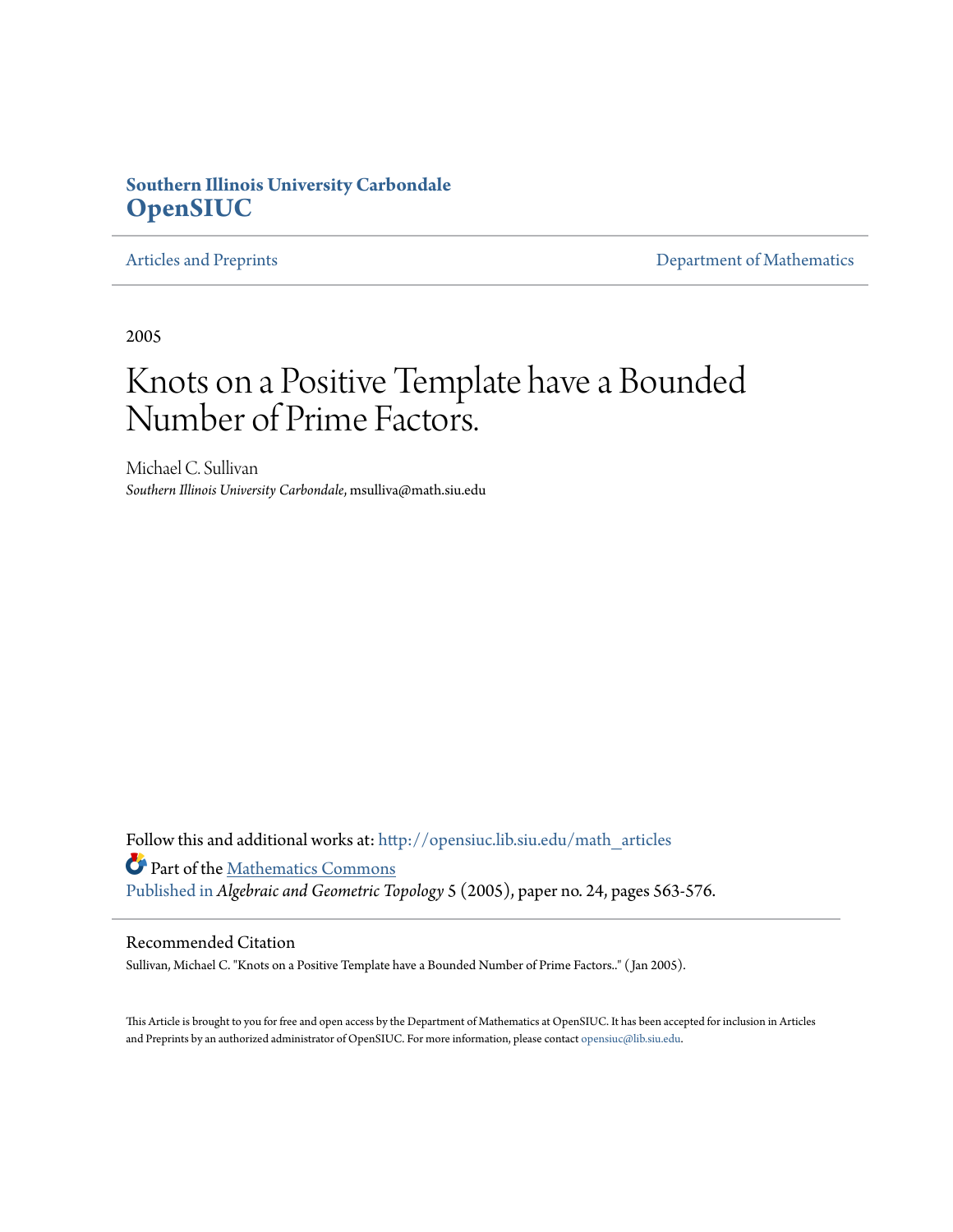Algebraic & Geometric Topology Volume  $X(20XX)$  1-XXX Published: XX Xxxember 20XX

[Logo here]

## Knots on a Positive Template have a Bounded **Number of Prime Factors**

MICHAEL C. SILLIVAN

**Abstract** Templates are branched 2-manifolds with semi-flows used to model "chaotic" hyperbolic invariant sets of flows on 3-manifolds. Knotted orbits on a template correspond to those in the original flow. Birman and Williams conjectured that for any given template the number of prime factors of the knots realized would be bounded. We prove a special case when the template is *positive*; the general case is now known to be false.

AMS Classification 37D45; 57M25

Keywords hyperbolic flows, templates, prime knots, composite knots, positive braids

#### $\mathbf{1}$ Introduction

Templates are compact branched 2-manifolds with semi-flows used to model certain hyperbolic flows on 3-manifolds. Knotted orbits on a template correspond to those in the original flow. Birman and Williams conjectured that for any given template the number of prime factors of the knots realized would be bounded; see [1]. A counter example was first constructed in [8], but also see [5]. Here we prove that a for the subclass of *positive templates* the Birman-Williams conjecture is true. Section 2 gives background on templates; see also [6]. Section 3 reviews Cromwell's Theorem on factoring positive braids  $[3]$ ; it is our major tool. Some terminology for knots and braids is reviewed, but readers new to knot theory may want to have the text [2] on hand.

#### $\overline{2}$ **Templates**

Templates are formed from a finite complex with two types of charts: joining *charts* and *splitting charts*, shown in Figure 1. In the joining charts the flow lines merge at a *branch line*. There are two entrance segments and one exit

Copyright declaration is printed here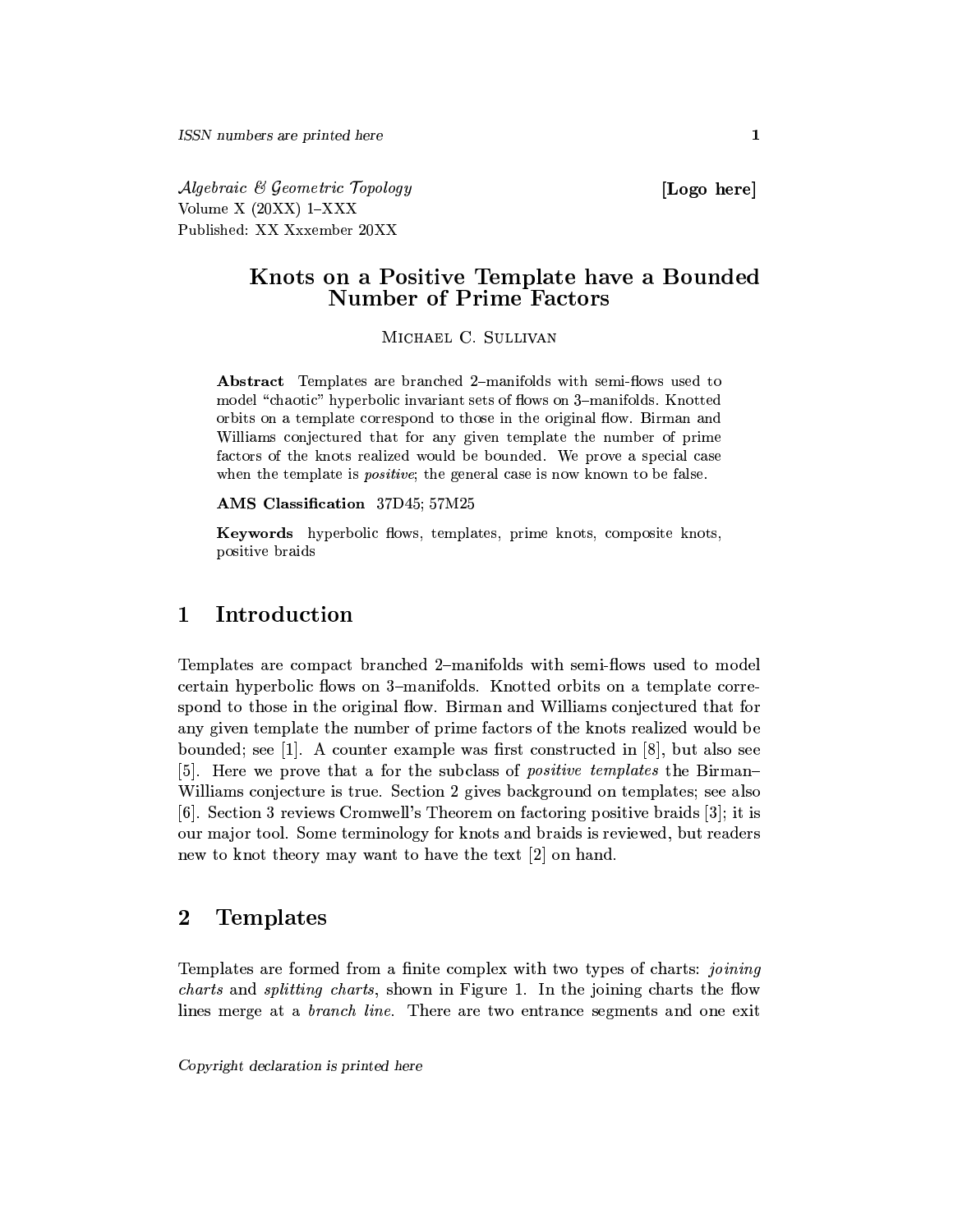segment in the boundary. The semi-flow is tangent to the rest of the boundary. The splitting chart has one entrance segment, but its exit set is partitioned into three sub-segments, indicated by an inward curving of the middle sub-segment. The semi-flow is tangent to the two side segments. A template is formed by attaching exit sets to entrance sets. It is required that in a template the exit set consists of the middle portions of the splitting charts and that the entrance set be empty. It follows that the number of joining charts is equal to the number of splitting charts.

The *invariant set* of a template is the set of orbits of the semi-flow that never exit. The invariant set is the suspension (torus mapping) of a one-sided shift of finite type. (Its inverse limit is a suspended two-sided shift of finite type.) Thus, the invariant set contains infinitely many closed orbits. In a template embedded in  $\mathbb{R}^3$  (we will always be working with a given embedding) the closed orbits form knots. These determine infinitely many knot types  $[4]$ ; in some cases they support all knot types [5]. Franks and Williams [4] have shown that any template can be braided. That is any template can be isotoped so that all the closed orbits are presented as braids. If  $T$  denotes a template we also use  $T$  to denote the set of knot realized as periodic orbits in the semi-flow.

We define the *split move* via Figure 2. It changes the topology of a template but does not effect the invariant set.

Knots can be uniquely factored (up to order) in to primes  $[2]$  – more on this in Section 3. Williams showed that the Lorenz template, which has two charts and no twisting in its bands, contains only prime knots [11]. This and other considerations led Birman and Williams [1] to conjecture that for any given template there would be a finite bound on the number of prime factors for the supported knots.

Although the original Birman-Williams Conjecture is false work in [8, 9] lead to the weakened conjecture that if a template had a braid presentation in which all crossings were of the same type, then there would be a bound on the number of prime factors of the periodic orbits. Such templates are called *positive templates.* This weakened Birman–Williams Conjecture is Theorem 4.1. Our major tool is a very powerful theorem on factoring positive braids due to Peter Cromwell [3].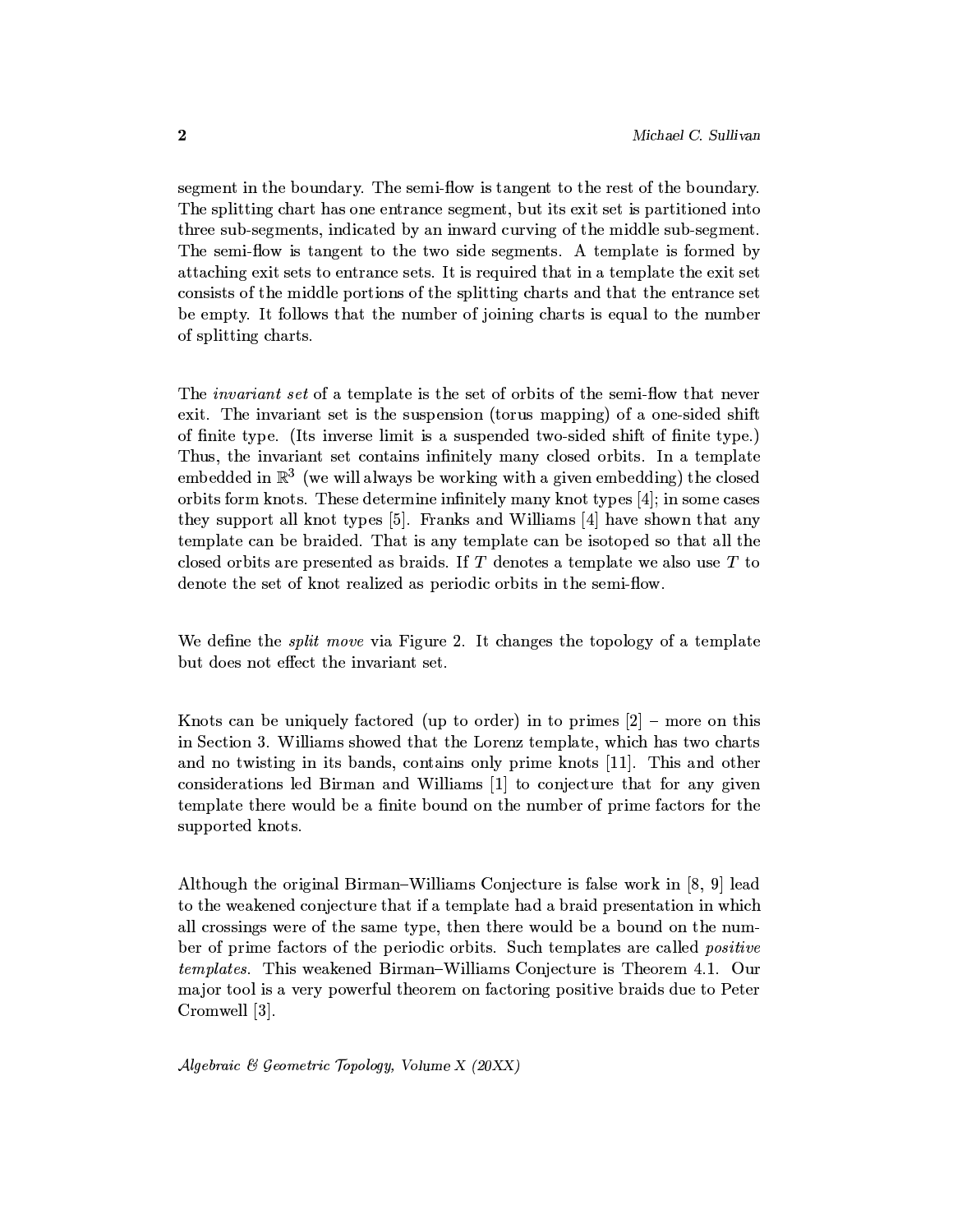

Figure 1: The charts



Figure 2: A split move

### 3 Cromwell's Factoring Theorem

Let k be a knot, an embedded 1-sphere in  $\mathbb{R}^3$ . The knot-type of k is its equivalence class under ambient isotopy. An unknot or trivial knot is any knot equivalent to a circle. A projection  $\pi$  of k into  $\mathbb{R}^2$  is regular if the self-intersection set of  $\pi(k)$  consists of a finite number of transverse double points. We say  $\pi(k)$ is *irreducible* if it has no cut points.

A knot k is said to be *factored* by a 2-sphere S in  $\mathbb{R}^3$  if  $k \cap S$  is transverse and consists of just two points. The factors are two knots  $k_1$  and  $k_2$  formed by taking the union of any simple curve on S which has as end points  $k \cap S$  and the portions of  $k$  inside and outside of  $S$  respectively. If there exists a factoring 2-sphere such that neither factor is the unknot then  $k$  is a *composite knot*, and we write  $k = k_1 \# k_2$ . If the only factors of k are itself and the unknot, then k is prime, unless  $k$  is the unknot. Schubert established that nontrivial knots can be factored uniquely into primes, up to order. An unknot can only be factored into unknots. See [2].

A smooth knot is in *braid form* or is *braided* if there is an axis with respect to which the theta derivative, in cylindrical coordinates about the axis, of some parameterization never changes sign. The regular projection onto a plane perpendicular to the axis can then be described symbolically as follows. Let  $n$  be the typical number of intersection points of the projection and a radius. We say the braid has *n* strands. We number the gaps between strands 1 to  $n-1$ . Then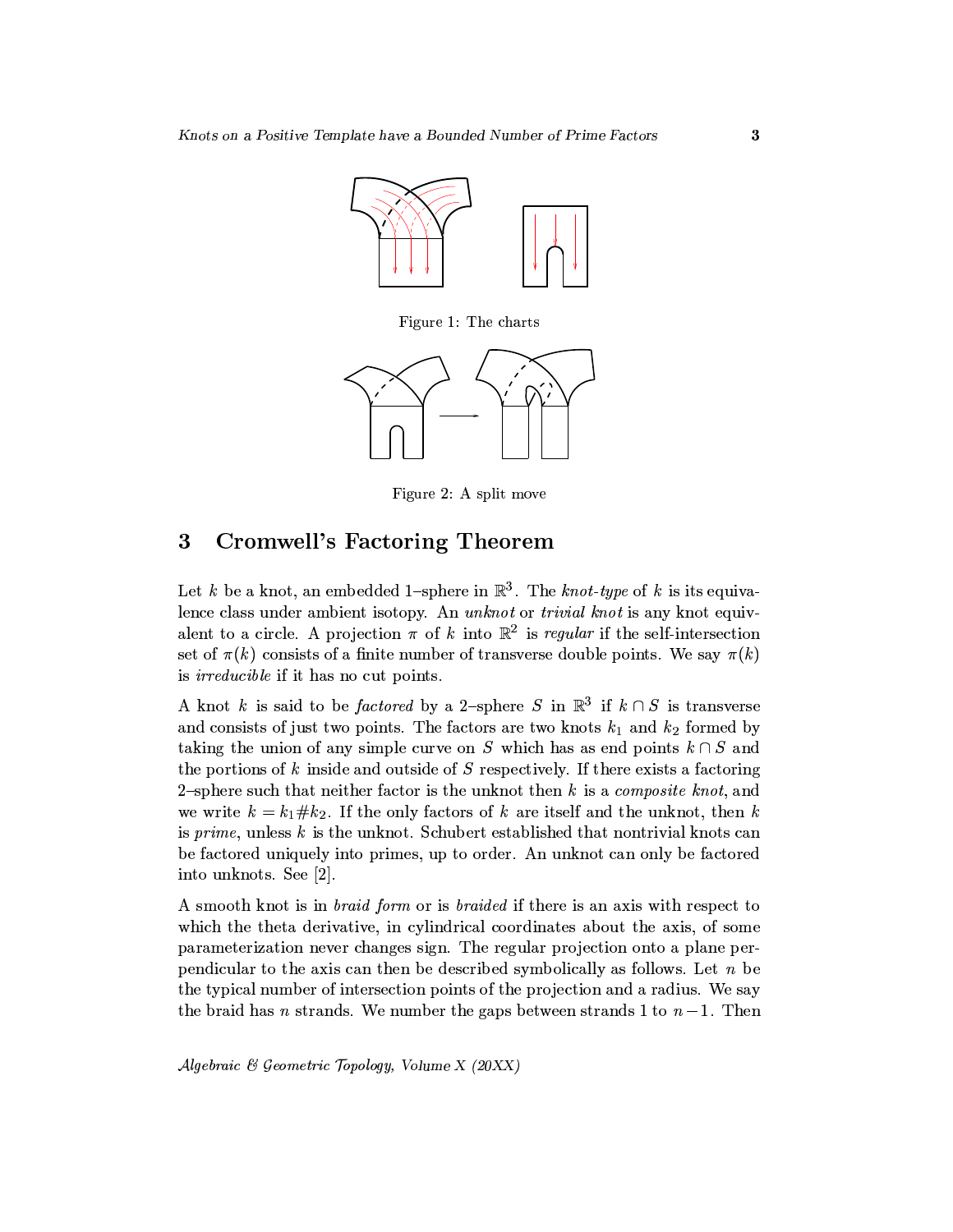the integers  $\{- (n-1), ..., -1, 1, ..., n-1\}$  are used to specify the the order of the crossing. They determine a group under concatenation called the  $B_n$  braid group. Thus 111 in  $B_2$  defines a braid with three positive crossings.

Let  $B_n$  be the *n*-strand braid group. A braid is *positive* if all its crossings are of the same type. All our braids will be positive, so we can denote a braid by a word of positive integers. Let  $b = w_1 \cdots w_p \in B_n$ , be positive. Then b is *decomposable* if there exists positive integers  $r < n$  and  $q < p$  such that  $w_1, \ldots, w_{q-1}$  are less then r and  $w_q, \ldots, w_p$  are greater than or equal to r. E.g., 122112234343344 is decomposable; we have  $122112234343344 = 1221122$  $\#$  12121122.

**Theorem 3.1** (Cromwell's Theorem) Let b be a positive braid that is an irreducible projection of a knot  $k$ . Then  $k$  is prime if and only if  $b$  is not decomposable.

Cromwell's approach is to study the intersection of a would-be factoring sphere with the knot's Seifert surface. In an unpublished note [10] Cromwell's Theorem is proved using a template like construction. Ozawa [7] extended Cromwell's Theorem to positive knots (knots with positive projections, but not necessarily representable as positive braids; the 5-knot is an example). Ozawa's proof uses incompressible tori and is far more elegant than Cromwell's original proof or that given in  $[10]$ .

A factoring sphere system for a composite knot is a disjoint set of 2-spheres that factor the knot into primes. Let  $k$  be a positive braid with  $n$  prime factors. Then it follows from Cromwell's Theorem that there is a factoring sphere system for k which consists of  $n-1$  concentric spheres meeting  $\mathbb{R}^2$  in  $n-1$  concentric circles about the braid axis. It will be convenient to allow for small deformations in the circles.

#### The Theorem  $\overline{\mathbf{4}}$

**Theorem 4.1** For any positive braided template  $T$ , there exists a positive integer  $N = N(T)$ , such that for every knot k in T, the number of prime factors of  $k$  is less than or equal to  $N$ .

*Proof.* For a knot k let  $F(k)$  be the number of prime factors of k. Let T be a positive template with k a closed orbit. Let  $J$  be the number of joining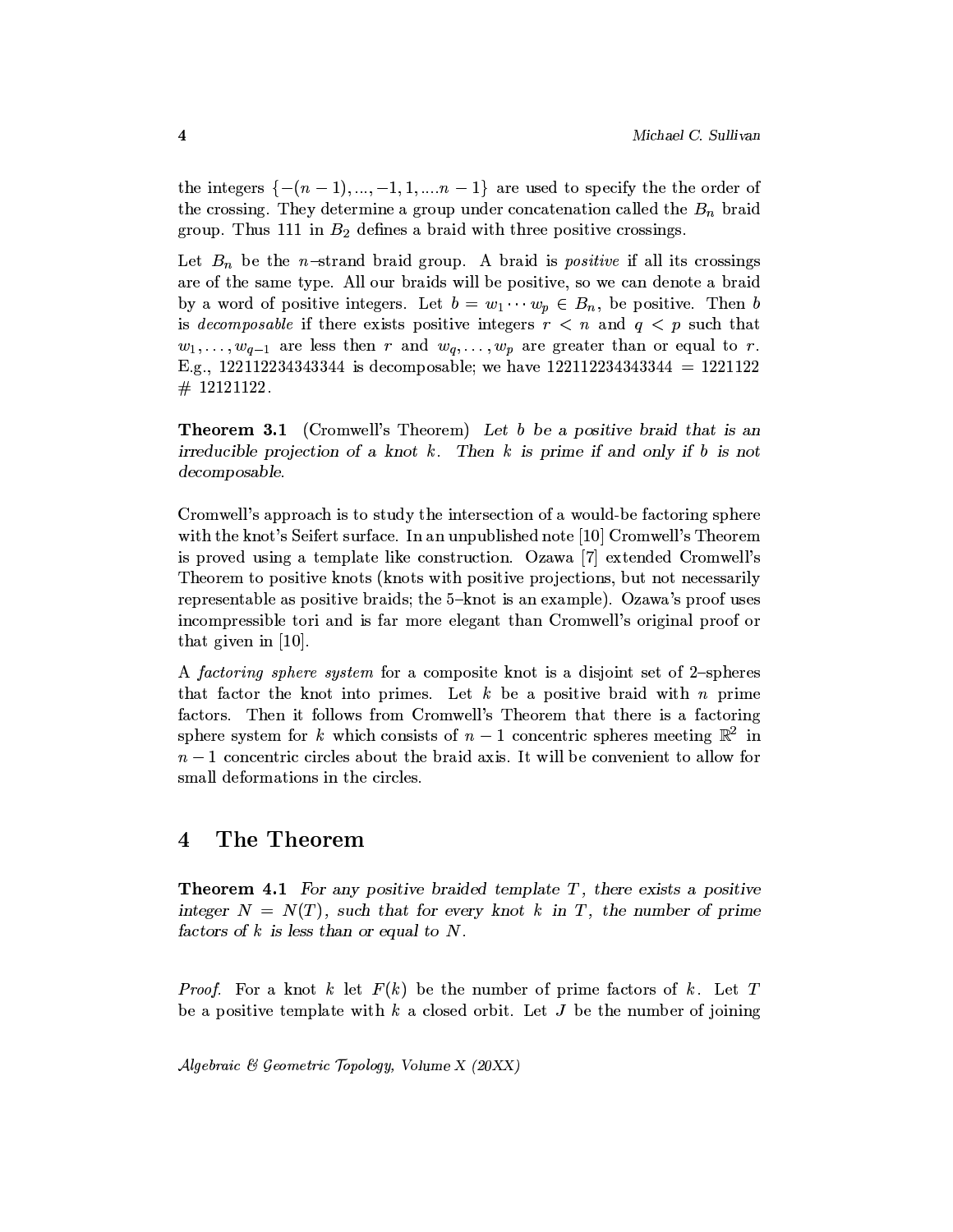charts, and  $B = 2J$  be the number of bands. Let  $N = 1 + \dim H_1(T) + J(1 +$  $(2J)!$  $(2J(1+(2J)!)-1)$ . We will show that  $F(k) < N$ .

We specify a very nice projection of T into the plane. Let  $\pi : \mathbb{R}^3 \to P \approx \mathbb{R}^2$  be the projection that sends  $(x, y, z)$  to  $(x, y, 0)$ . We position T in  $\mathbb{R}^3$  so that T is always in  $P \times [0, \epsilon]$  and  $\pi(k)$  has only transverse crossings for any  $k \in T$ . (In this paragraph  $k$  stands for any periodic orbit of  $T$ .) Place each branch line parallel the x-axis with the semi-flow coming down (decreasing  $y$ ). The bands remain in  $P$  with three exceptions. (i) Where a band has a half twist it will go above  $P(z>0)$  but stay within  $P\times [0,\epsilon]$  and the T is isotoped so that  $\pi(k)$ is transverse, as in Figure 3. (ii) When two bands cross we insure that  $\pi(k)$  is transverse,  $T \subset P \times [0, \epsilon]$ , and we do not allow more than two bands to cross at a time. (iii) Just above (in the y direction) each branch line we insure  $\pi(k)$ is transverse and  $T \subset P \times [0, \epsilon]$ ; see again the joining chart in Figure 1.



Figure 3: Projecting a half twist

Suppose  $k \in T$  is composite. By Cromwell's Theorem there exists a collection of concentric topological circles in P,  $\mathcal{C} = \{C_1, ..., C_n\}$  that factor  $\pi(k)$  into  $n+1 = F(k)$  primes; assume  $C_i$  is interior to  $C_{i+1}$  for  $i = 1, ..., n-1$ . Let  $S = \{S_i = C_i \times [-i, i] \text{ union two disks }\}_{i=1}^n$ . Then S is a complete factoring sphere system for k as it appears in T. We isotope the  $C_i$ 's so that S is transverse to T and is still a complete factoring sphere system. Hence,  $S \cap T$ is compact.

Let  $\beta$  be the set of branch points of T. The intersection  $S \cap T$  determines a finite 1-complex where the vertices are the points  $\mathcal{S} \cap (\partial T \cup \beta)$ . The points  $S \cap \partial T$  have valence one, while the points  $S \cap \beta$  have valence three.

The one-dimensional simplices of  $S \cap T$  are classified as follows. The boundary of T can be partitioned into segments (one-simplices) whose end points are on the branch lines. Denote by  $\partial^0 T$  the union of those segments of  $\partial T$  where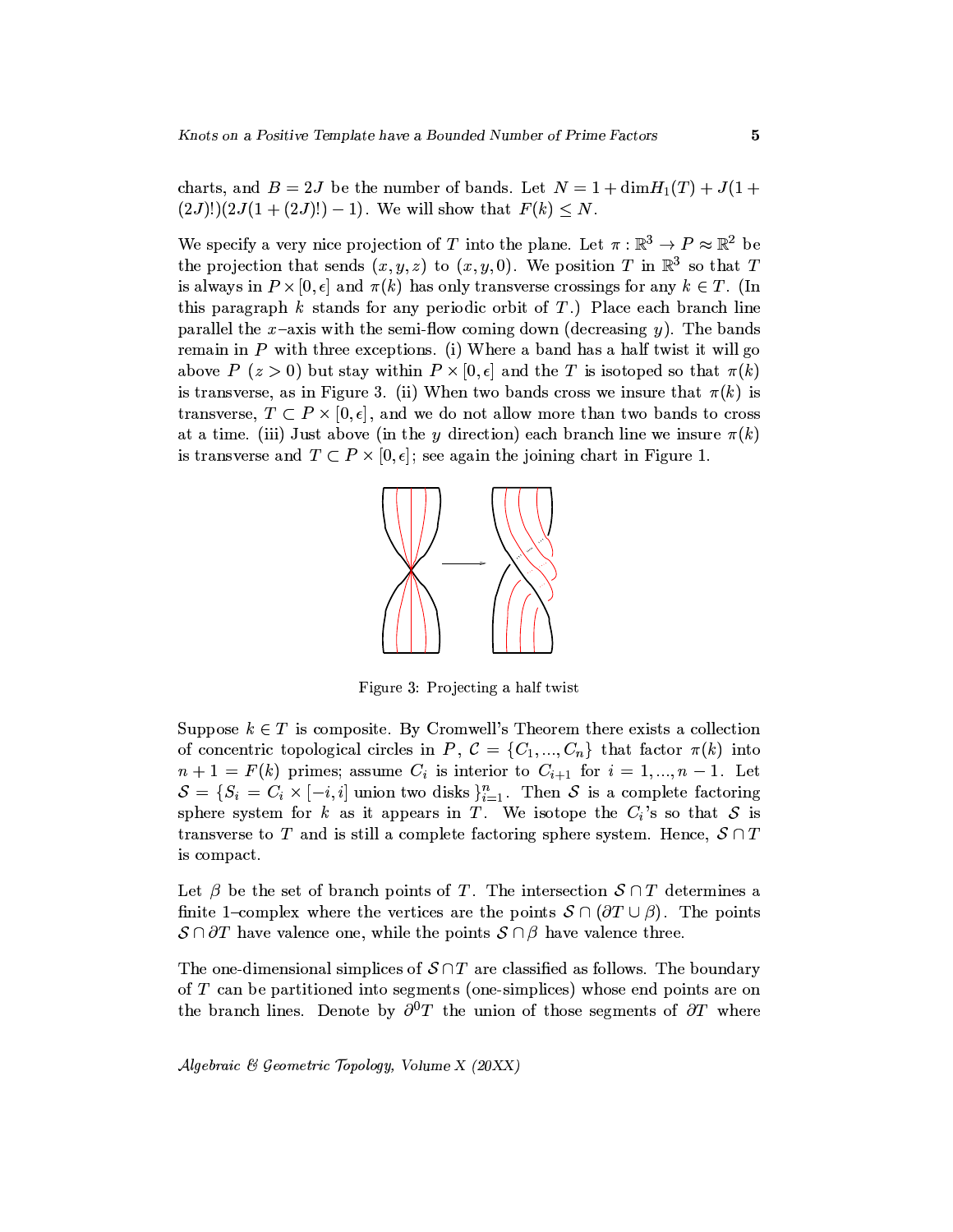the semi-flow never exits. Call the remaining segments band splitting or exit segments.

- $\Box$ -segments connect a branch point to a point on  $\partial^0 T$  below and to the right.
- $\vert$ -segments connect a branch point to a point on  $\partial^0 T$  below and to the left.
- [-segments connect a branch point to a point on  $\partial T$  above and to the right.
- ]-segments connect a branch point to a point on  $\partial T$  above and to the left.
- $bs$ -segments connect a branch point to a point on an exit segment.
- bb-segments, or branch-to-branch segments connect one branch line to another.
- $ss$ -segments, or edge-to-edge segments connect one side of a band to the other.
- $\cap$ -segments connect two points on a branch line from above.
- $\bullet$  U-segments connect two points on a branch line from below.
- (-segments connect two points of a segment of  $\partial T$ .
- Trivial loops are loops that miss  $\partial T \cup \beta$ .

The choice of C and hence S is far from unique. We shall insist on the following minimality assumptions.

- The number of segments in  $S \cap T$  is the smallest among all prime factoring sphere systems of  $k$ , as constructed above.
- The number of branch points in  $S \cap T$  is the smallest possible relative to the assumptions above.

**Lemma 4.2** There are no trivial loops,  $(-, |-, |-, \cup$  or  $\cap$ -segments in  $S \cap T$ .

**Proof** If a trivial loop in  $S \cap T$  meets the knot k then a trivial factor is produced. This is not permitted. If a trivial loop misses  $k$  the corresponding sphere misses k. This is not permitted. If a  $(-\text{segment meets } k$  a trivial factor in produced. If a  $(-\text{segment} \text{ misses } k \text{ we may assume it is inner most})$ and deform the corresponding sphere to eliminate it, reducing the number a segments in  $S \cap T$ .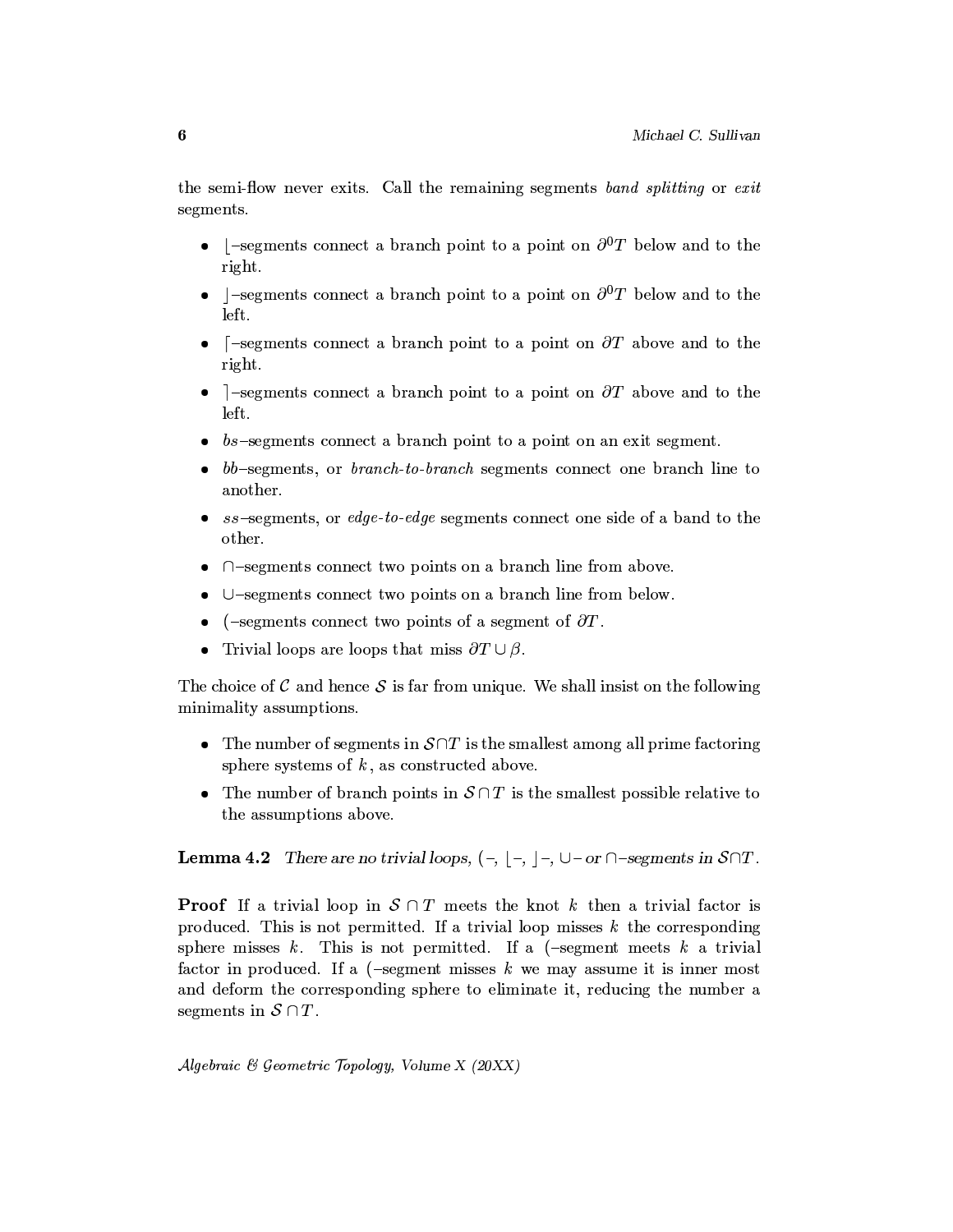For  $\vert -$ ,  $\vert -$ , and  $\cup$ -segments the arguments are similar and can be found in Lemma  $1.1$  of  $[11]$ .

For  $\cap$ -segments we consider three cases, (a), (b) and (c) as shown in Figure 4. In (a) and (b)  $\pi(S \cap T)$  has valence three points contradicting the fact that  $\mathcal C$  consists of a union of simple closed curves. (We shall say that there are no Y's in  $\pi(\mathcal{S} \cap T)$ .) The configuration in (c) can be deformed to yield a factoring sphere system S' with fewer segments in  $S' \cap T$ , contradicting the minimality assumptions.  $\Box$ 



Figure 4: No  $\cap$ -segments

**Lemma 4.3** The connected components of  $S \cap T$  consist of three types.

- $(1)$  ss-segments.
- $(2)$  Nontrivial trees (trees with more than one segment).
- (3) Graphs consisting of a single cycle and some  $\lceil -\text{or} \rceil$ -segments.

**Proof** If a component contains an ss-segment, it is an ss-segment. We need show that a non-tree component has only one cycle. A cycle is formed only from bb-segments. Pick a vertex on a cycle. Tracing down (with the semiflow) we must encounter a  $bb$ -segment. If there are two  $bb$ -segments above our vertex, then there is a Y is the projection. Thus, above the vertex there is one bb-segment and either a  $\lceil -\text{or} \rceil$ -segment.  $\Box$ 

Let  $\tau$  be a non-trivial tree component in  $\mathcal{S} \cap T$ . Pick a point on  $\tau$  and trace down (with the flow direction). This path must exit the template somewhere. Since there are no  $|-$  or  $|-$  segments there must be a bs-segment. (The trunk of a tree is rooted at a split.) Now trace up. When we meet a branch line we make a choice as to which segment to take. If possible we avoid  $]-$  and  $[-\text{segments}]$ in favor of a bb-segment. But, this path too must terminate. Therefore there is a branch line meeting  $\tau$  where both of the segments above are  $]-$  or  $[$ segments. Call this the *treetop*. If both segments are the same type, minimality is violated; pushing the sphere down through the branch line reduces the number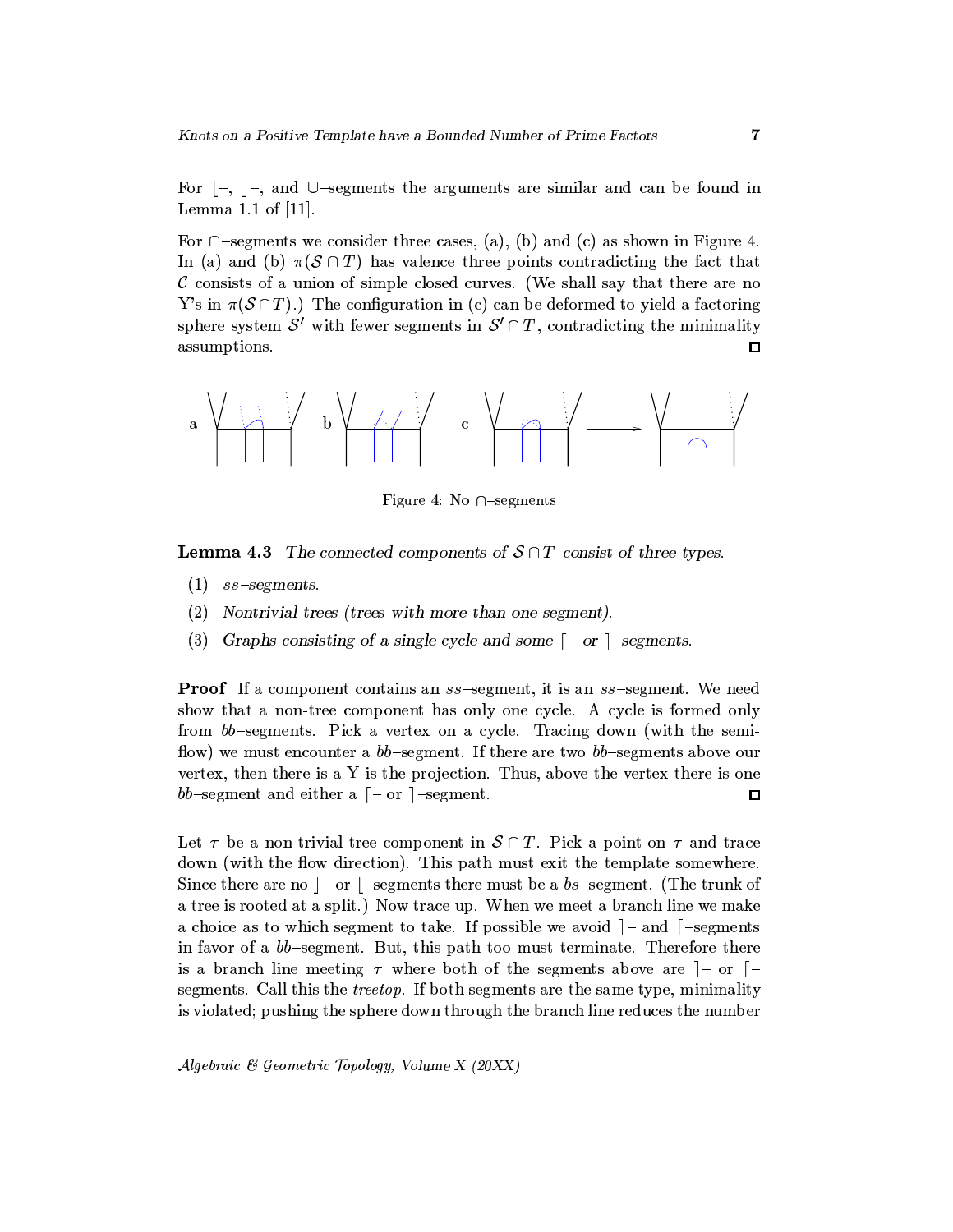

Figure 5: Treetop analysis

of segments. Furthermore, the front one must be a [-segment, and the back one must be a ]-segment or else the projection  $\pi(\tau)$  will contain a Y. See Figure 5.

We use split moves to remove all tree components from  $S \cap T$ . Figure 6 gives an example. Of course each split move changes the number charts and bands;  $J$ will increase by 1, and B will increase by 2. (The number of  $ss$ -segments is also increased, by 2 at a tree-top, and by 1 otherwise, per tree.) An upper bound on the number of split moves needed to remove all of the tree components for a given template  $T$  can be derived from the following facts.

- (1) Since a tree component projects into a braided circle it cannot meet the same branch line twice.
- (2) "Parallel" trees, those that use the same bands, are removed by the same sequence of split moves. See Figure 6.
- (3) The number of sets of parallel groupings of trees is bounded by  $B!$ . This follows from  $(1)$ .

Therefore, the maximum number of split moves needed to remove all the tree components from  $T$  is  $JB!$ . Call the new template formed  $T'$ .

Notation: For an oriented knot k and points a and b on k, let  $k(a, b)$  denote the oriented arc in  $k$  starting at  $a$  and ending at  $b$ .

**Lemma 4.4** The number of non-tree components is bounded by dim  $H_1(T)$ .

**Proof** Any cycle in  $S \cap T'$  corresponds to a cycle in  $S \cap T$  since the split moves do not introduce new non-tree components. We will show that if  $S \cap T'$  has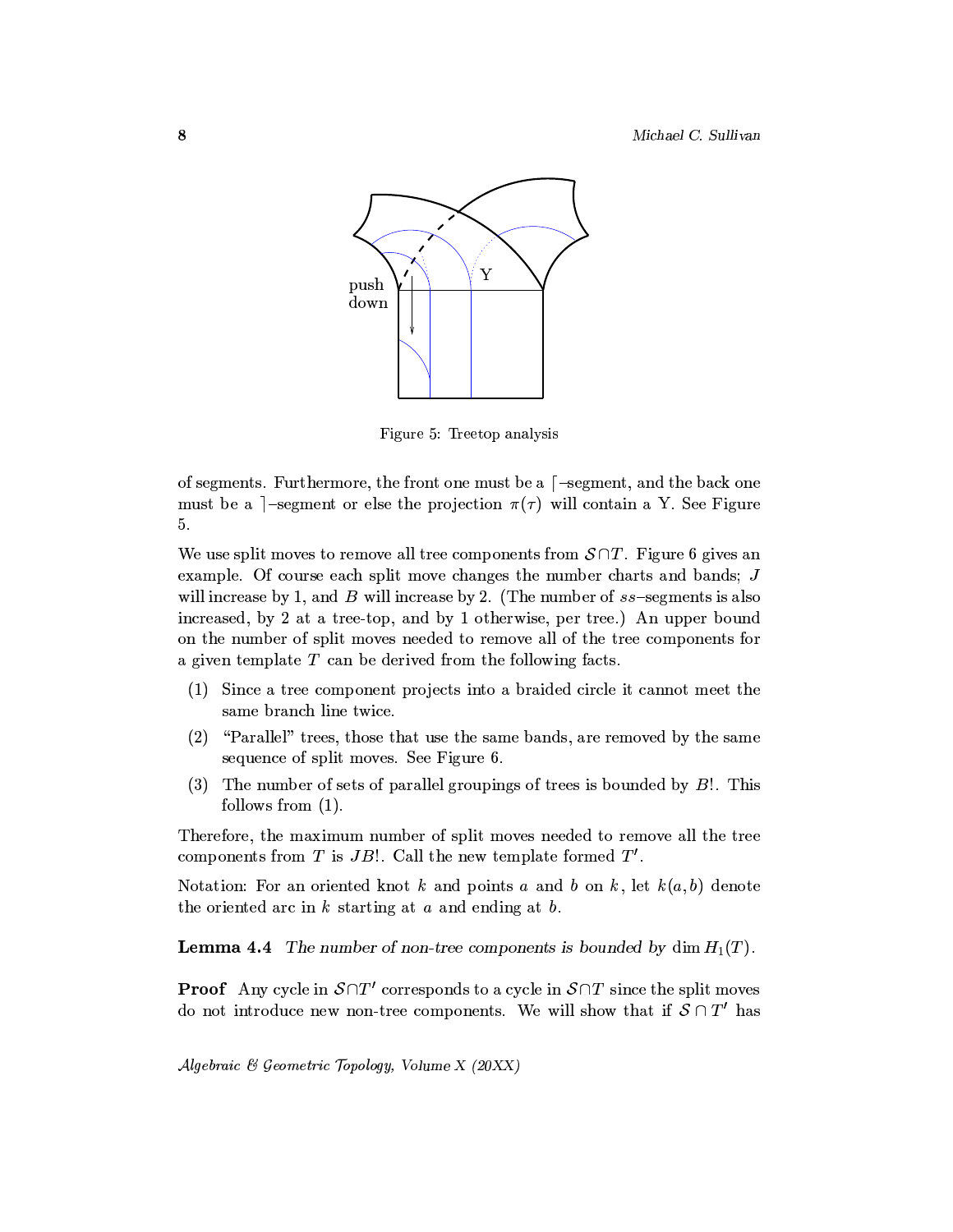

Figure 6: Removing a pair of parallel trees

two parallel cycles, by which we mean they pass through the same bands (they are homologous), then the factoring of  $k$  by  $S$  produces an unknotted factor. This contradiction will give the result.

Suppose two graphs components  $(G_1, G_2)$  have parallel cycles  $(C_1, C_2)$ . Assume the cycles are inner most, that is there are no other cycles in between them. Thus they bound an annulus A in  $T'$ . Let  $S_1$  and  $S_2$  be the corresponding spheres with  $S_1$  inside  $S_2$ . The annulus A meets only these two spheres and  $A \cap S = C_1 \cup C_2$ . The two spheres partition  $\mathbb{R}^3$  into three regions with the interior of A in between  $S_1$  and  $S_2$ .

The knot k pierces each sphere  $(S_1, S_2)$  exactly twice. First suppose the knot k pierces each component  $(G_1, G_2)$  exactly twice. Let  $k \cap G_i = \{p_i, q_i\}$ , for  $i = 1, 2$ . We will construct a closed loop u that is a factor of k. We will show that  $u$  is an unknot, thus deriving a contradiction. Start from  $p_2$  and assume without loss of generality that  $k$  passes from outside  $S_2$  to its inside.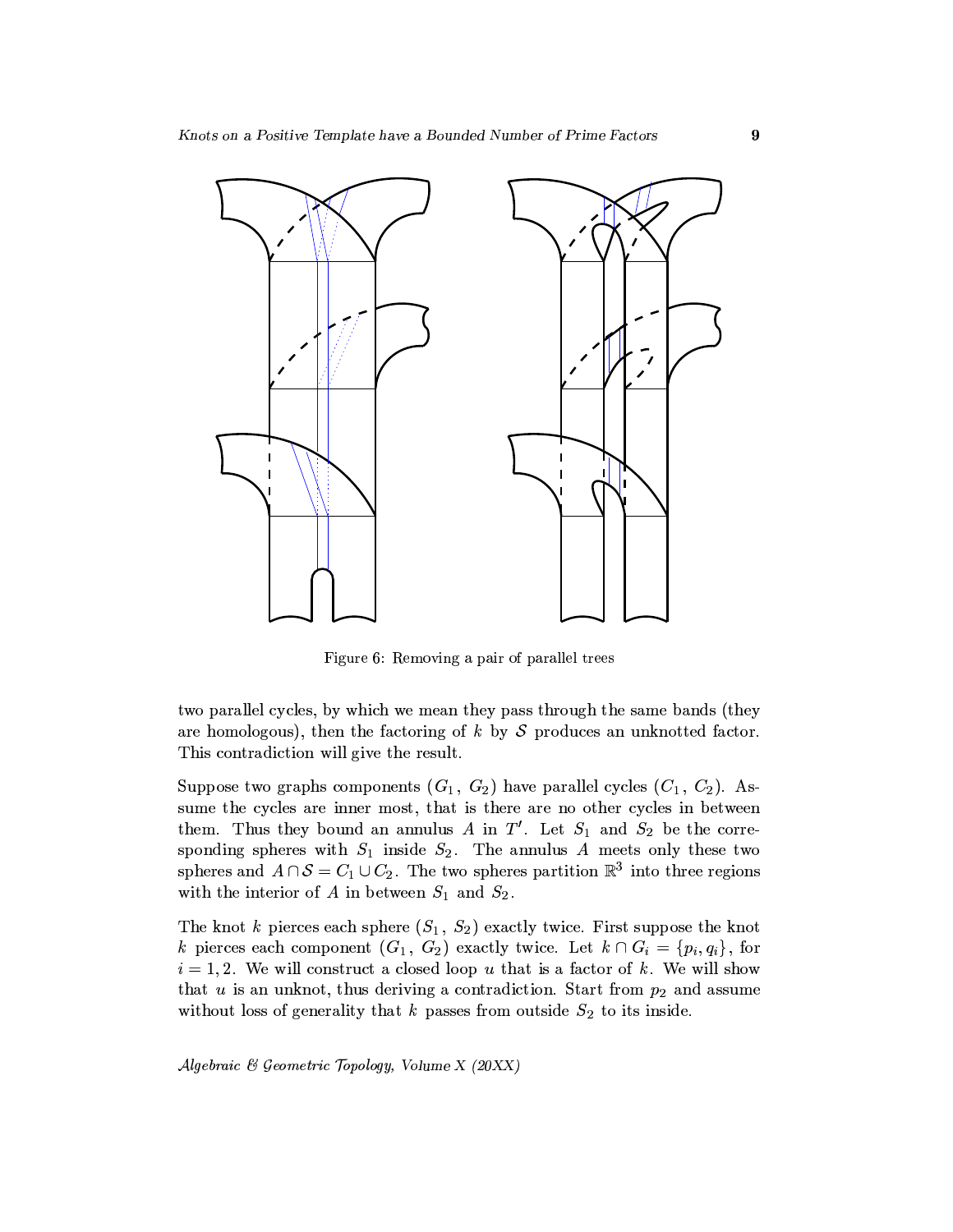If k meets  $q_2$  before hitting  $S_1$  form u by uniting the arc of k from  $p_2$  to  $q_2$ with a circular arc in  $C_1$ . Since u is embedded in an annulus it is unknotted.

Assume k enters  $S_1$  at  $p_1$  and re-emerges at  $q_1$ . Its next intersection with S will be at  $q_2$ . Form u by taking the union of the arc  $k(p_2, p_1)$ , an arc of  $G_1$ connecting  $p_1$  to  $q_1$ , the arc  $k(q_1, q_2)$ , and an arc of  $G_2$  connecting  $q_2$  to  $p_2$ . We chose the arcs in  $G_1$  and  $G_2$  so that u is braided (although we may need to make a small isotopy if these arcs start or end on  $\lceil -\text{or} \rceil$ -segments.) We divide the problem into subcases.

First suppose k misses the annulus A. Thus,  $p_1$ ,  $p_2$ ,  $q_1$ , and  $q_2$  are in  $\lceil -\text{or} \rceil$  $]-segments.$  The construction for u is show in Figure 7 where u is seen to be an unknot.



Figure 7:  $u$  is unknotted.

Now suppose  $p_2$  is in a -segment, but that k enters A, say at a point x on the branch line  $\beta_1$ . Our k may wind around on A but will not meet  $\beta_1$ to the left of x, otherwise it could not get to  $G_1$ . Suppose it winds around  $m-1$  times before meeting  $G_1$ . (Notice  $p_1 \in C_1$ .) So far u has no crossings. When k re-emerges from  $S_1$  it must do so through a [-segment, otherwise it cannot get back to  $G_2$ . If k exits  $S_2$  without meeting A at a [-segment, u will have braid word  $m(m-1)\cdots 21$ , which is an unknot. If k does re-enter A, say at a point y of the branch line  $\beta_2$ , then y is to the left of every point of  $k(p_2, p_1) \cap \beta_2$ , otherwise k will never get back to  $G_2$ . Suppose  $k(q_1, q_2)$  wraps around A  $n-1$  times before exiting  $S_2$ . Then the braid word of k is of the form  $12 \cdots nm(m-1) \cdots (n+1)$ ; see Figure 8. Again, u is an unknot.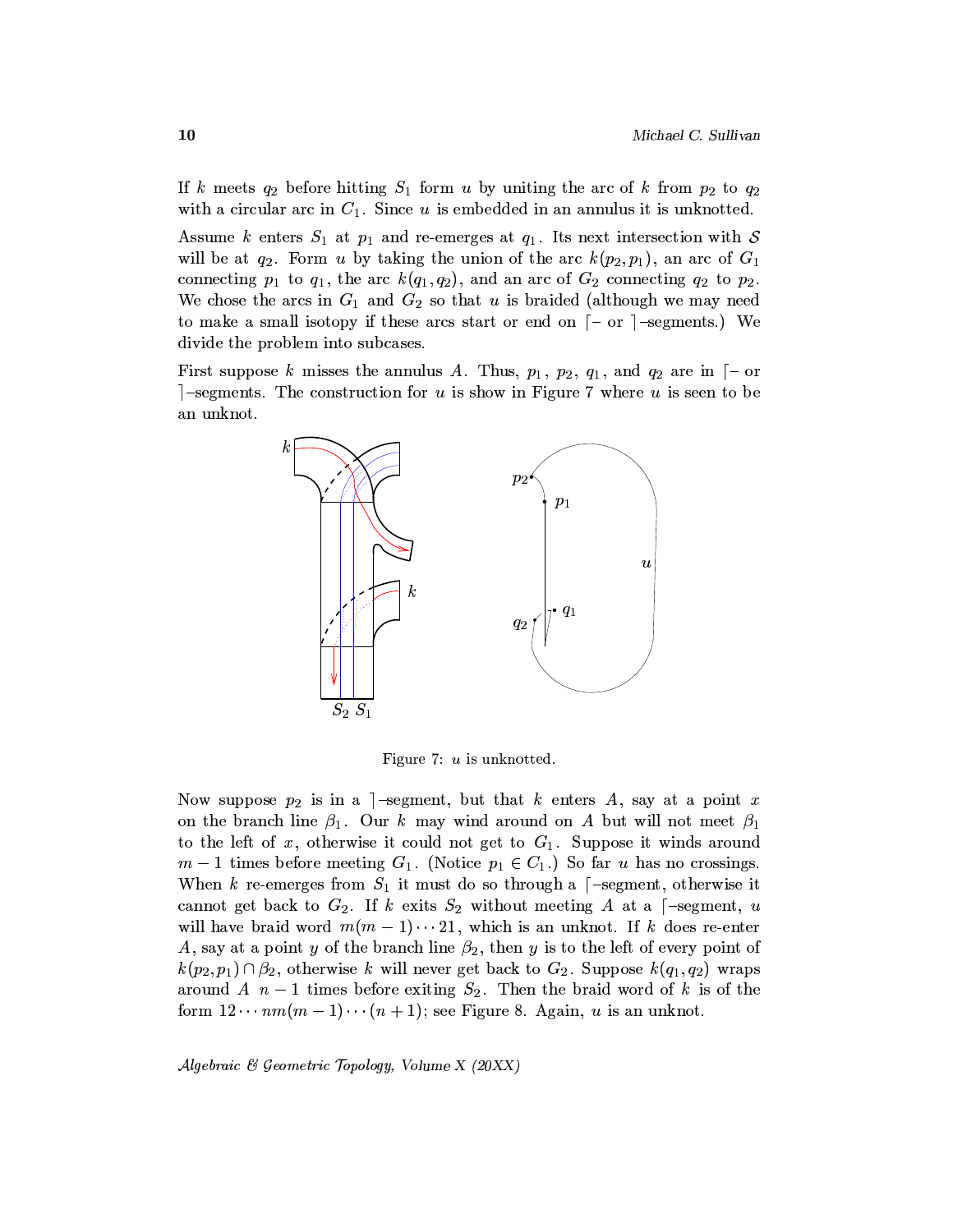It may be that k misses both  $G_1$  and  $G_2$ . In this case,  $p_1$ ,  $p_2$ ,  $q_1$ , and  $q_2$ are on ss-segments just below and above bands that  $C_1$  and  $C_2$  pass through. The construction of  $u$  is now very similar to the subcase above where  $k$  missed the annulus A. The only difference is that  $u$  will have small segments on the spheres that are outside of the template. See Figure 9.

Now if k enters  $S_1$  and  $S_2$  through  $G_1$  and  $G_2$  but exits through ss-segments (or vise versa) it is not hard to show that  $u$  will have braid word of the form  $m\cdots 1$  and is thus unknotted. There are no other cases.  $\Box$ 

We now turn to the  $ss$ -segments in T'. Our goal is to bound the number of spheres needed to factor knots in  $T$ . Thus we only need to bound the number of  $ss$ -segments that meet  $k$ . We classify such  $ss$ -segments into two subtypes. Let E be an  $ss$ -segment that meets k. Let  $C_i$  be the circle containing E. At some point p, k meets  $C_i \cap T'$  once again. If the component that p is in is a non-tree graph, call E an  $ssq$ -segment. If the component that p is in is another  $ss$ -segment, call E an  $ssss$ -segment. In this case the  $ss$ -segment containing p is denoted  $\hat{E}$ , and  $E$  and  $\hat{E}$  are called *associated ssss*-segments. Clearly, the number of ssq-segments is bounded by the number of non-tree components. Let B' be the number of bands in  $T'$ ;  $B' \leq B + 2J(2J)! = B(1 + B!)$ , since each split move produces two additional bands.

## **Lemma 4.5** The number of ssss-segments in T' is bounded by  $B'(B'-1)$ .

**Proof** The proof is divided into two claims. Claim 1: Two associated sssssegments cannot be in the same band. Let E and  $\hat{E}$  be associated sssssegments. Assume they are inner most among such pairs. There cannot be a segment from another circle between them. If the knot misses  $E$  and  $\hat{E}$  we can deform the sphere so as to reduce the number of segments by two. If the knots meet E or  $\hat{E}$ , it meets both, and a trivial factor is produced, as Figure 10 shows.

Let  $E_1$  and  $E_2$  be ssss-segments in the same band b. Let  $\hat{E}_1$  and  $\hat{E}_2$  be their respective associates. Claim 2: The segments  $\hat{E}_1$  and  $\hat{E}_2$  cannot be in the same band. Suppose they were both in the band  $\hat{b}$ . We can assume such a pairing is inner most. Then Figure 11 shows that a trivial factor would be produced.

The two Claims imply the desired bound holds.

 $\square$ 

The lemmas above establish that  $F(k) \leq N(T)$ .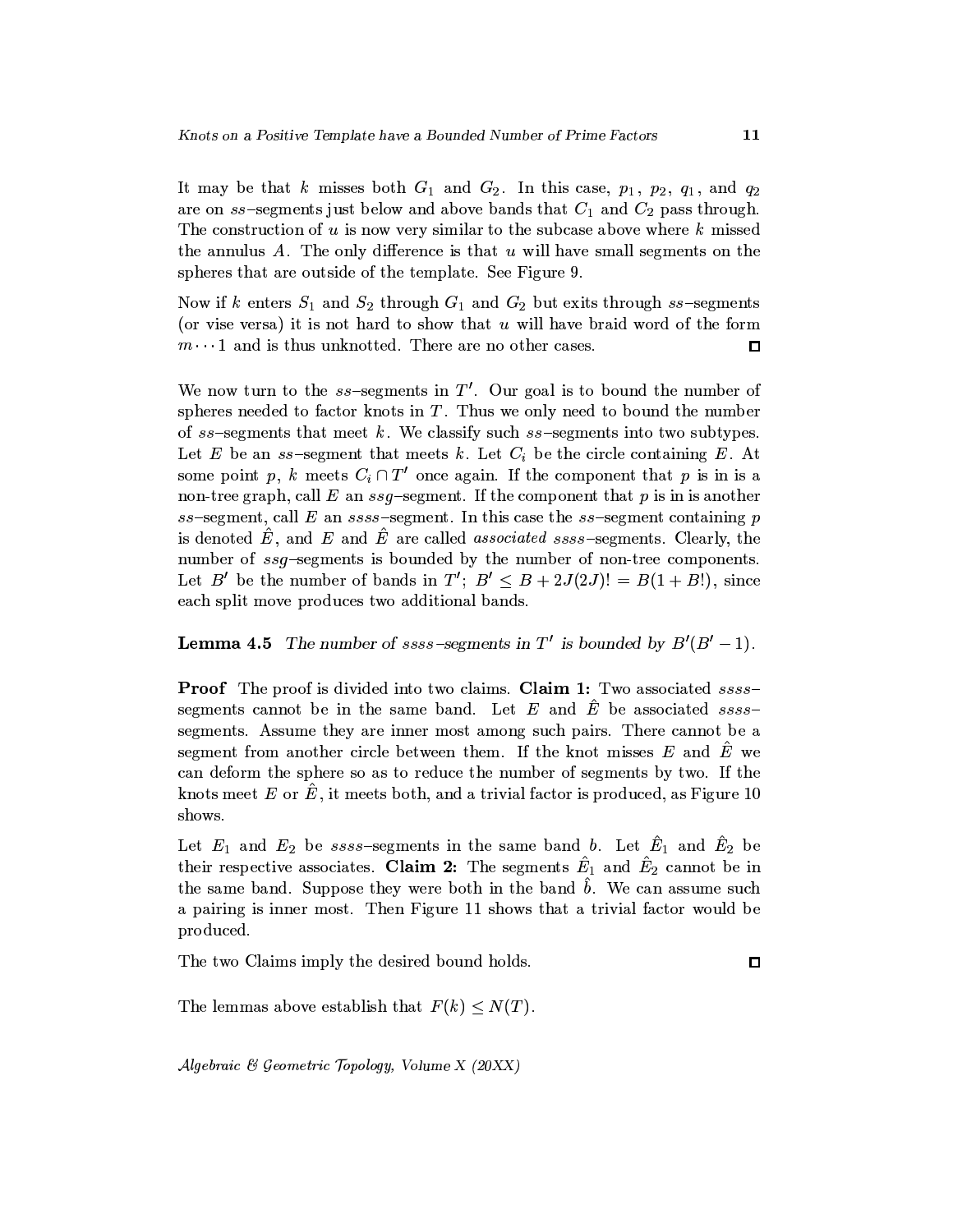

Figure 8:  $u$  is unknotted  $\label{thm:algebraic} \emph{Algebraic $\mathcal{C}$} Geometric\ \emph{Topology},\ \emph{Volume $X$}\ (20XX)$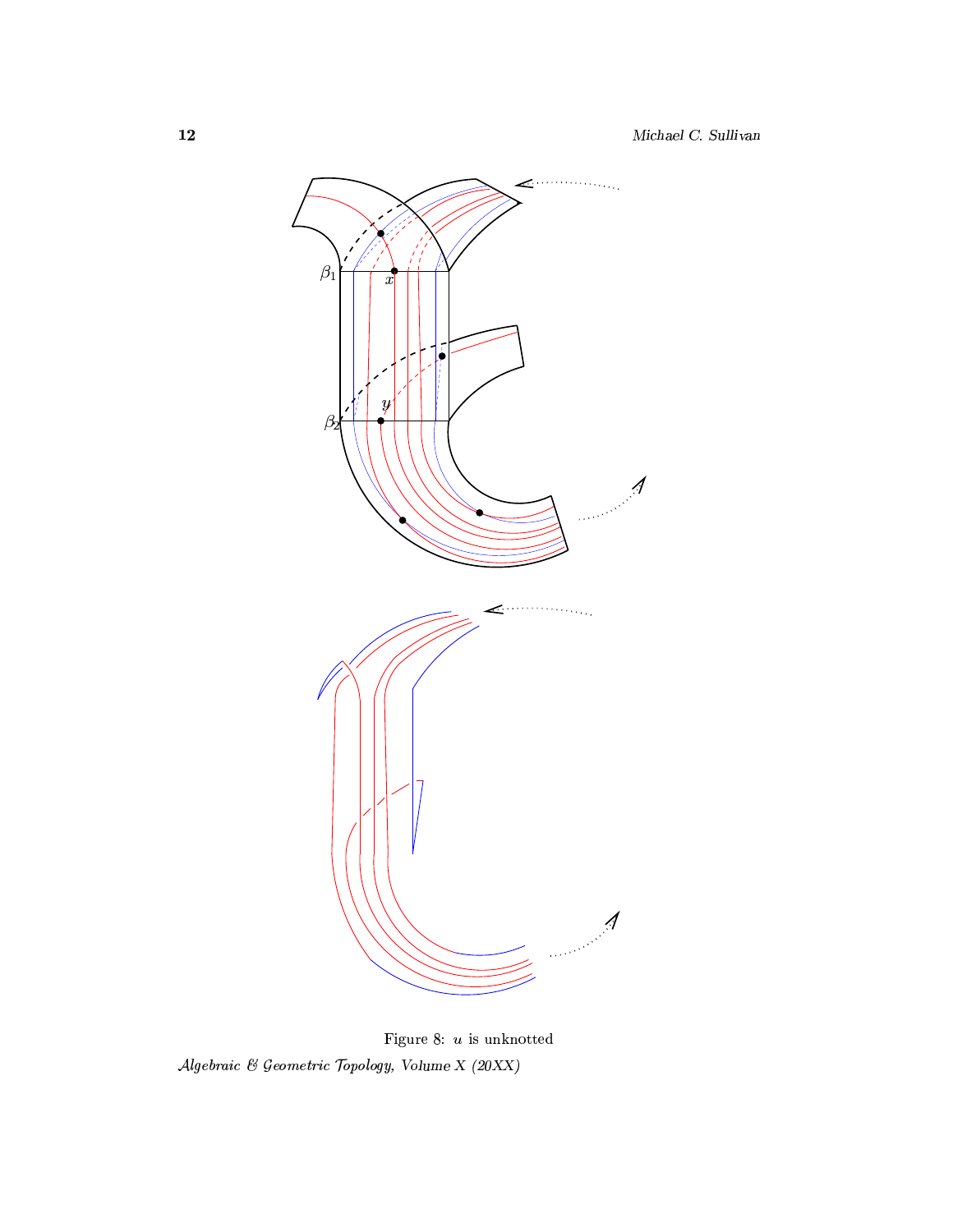

Figure 9:  $u$  is unknotted.



Figure 10: A trivial factor



Figure 11: A trivial factor